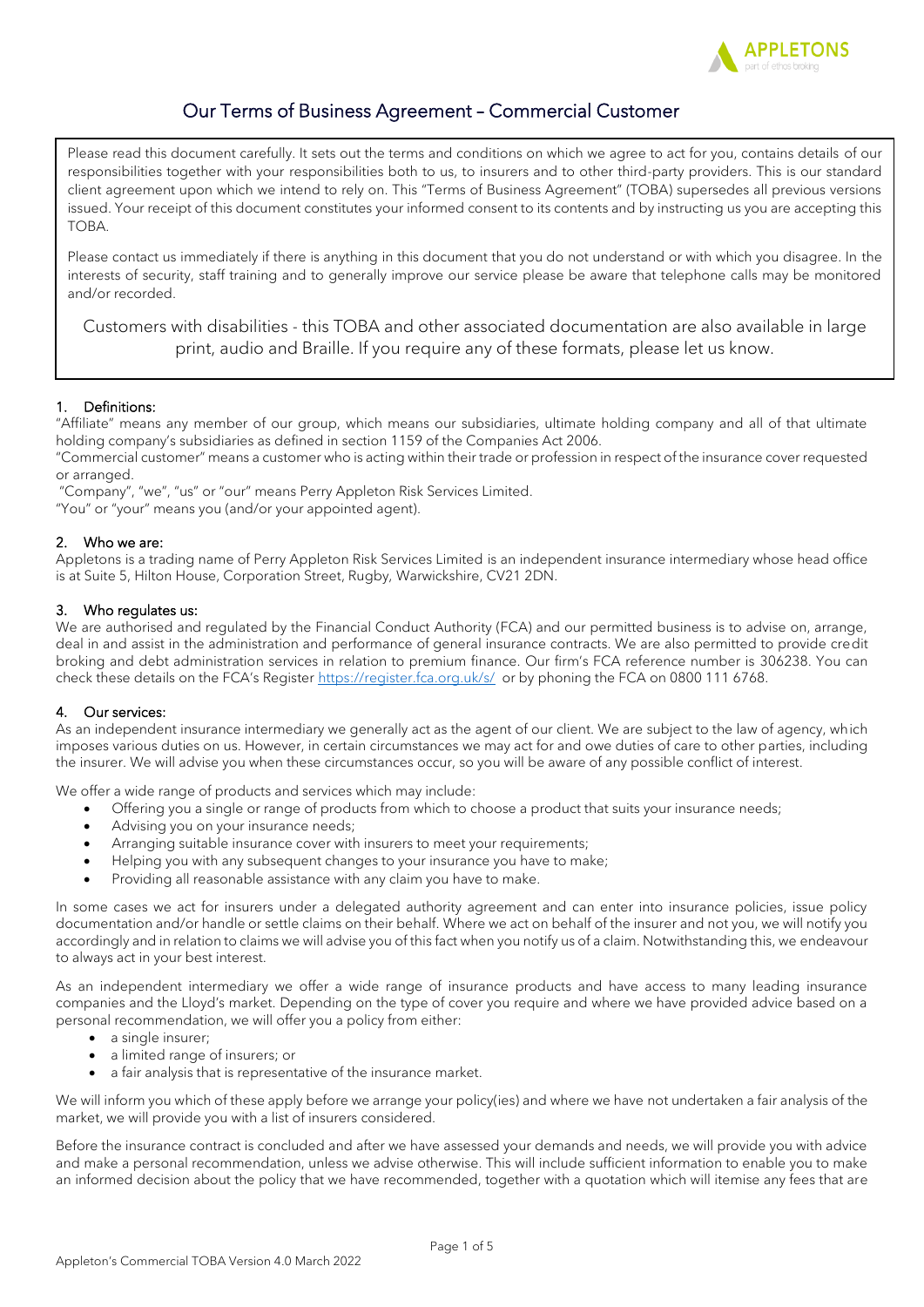

payable in addition to the premium. This documentation will also include a statement of your demands and needs. You should read this carefully as it will explain the reasons for making the recommendation we have made.

We may offer you a policy which is provided by an Affiliate in order to access specialist products and we will tell you if this is the case. We have a conflict of interest policy in place to identify and manage any conflicts that may arise in the placement of your business.

## 5. Remuneration and fees

In most cases we are paid a commission from the insurer, however in some cases we may charge you a fee instead, or a combination of both. If we charge a fee instead of commission or a fee and commission, we will confirm this to you in writing at the time of incepting or renewing your policy. Where we charge you a fee this is not liable for insurance premium tax or value added tax (insurance is a VAT exempt industry). There may be occasions when we need to charge an additional fee, for example any changes to the risk that require significant further advice, arrangement of additional cover or substantial assistance provided in any large or complex claims.

We will also charge an administration fee of £50 per policy for arranging a policy, £50 per policy for renewing a policy and £25 per mid-term adjustment made on any policy or mid-term cancellation. In addition, if you make a change or cancel your policy midterm which results in a return premium, we will retain all fees and any commission to cover our administration and advisory services. We will advise you of the amount of any charge before you become liable to paying it.

In addition to your fee and/or insurer commission some insurers may make additional payments to us reflecting the size and/or profitability of our account with them and/or in respect of work we undertake on their behalf.

You are entitled, at any time, to request information regarding any commission which we may have received when placing your insurance business.

### 6. Duty of fair representation

You must be sure that the information you have given to us to pass on to the insurers is a "fair presentation" of the risk. This means that you must have clearly disclosed every material circumstance which you, your senior management, or persons responsible for arranging your insurance knows or ought to know following a reasonable search. A material circumstance is one which may influence an insurers' judgement over whether to take the risk, and if so on what terms. If you are in doubt as to whether a circumstance is material then you should disclose it.

Furthermore, you must inform us if any of the information provided to us has changed. If it has, then you must tell us about the changes before we arrange cover. Your duty to notify material changes in the risk applies when you purchase an insurance policy, throughout the life of the policy and when you renew that policy.

Please note that failure to disclose a material circumstance may entitle an insurer to impose different terms on your cover or reduce the amount of a claim payable. In some cases your cover could be invalidated, which would mean that a claim would not be paid.

# 7. Quotations

Unless otherwise agreed any quotation given will normally remain valid for a period of 30 days from the date it is provided to you. We reserve the right to withdraw or amend a quotation in certain circumstances, for example, where the insurer has altered their premium / terms for the insurance since the quotation was given, where there has been a change in the original risk information / material circumstances disclosed or if a claim / incident has occurred since the terms were offered.

#### 8. Renewals

You will be provided with renewal terms in good time before expiry of the policy, or notified that renewal is not being invited. Unless you advise otherwise renewals are invited on the basis that there have been no changes in the risk or cover required, other than those specifically notified to us or your insurers (see section on "Duty of fair presentation").

It is very important that you check the information provided at renewal to confirm it remains accurate and complete. If any of the information is incorrect or if your circumstances have changed you should contact us immediately so we can update your details.

# 9. Mid-term transferred business

When we are appointed to service insurance policies other than at their inception or renewal and which were originally arranged via another party, we shall not be liable during the current insurance period for any loss arising from any errors or omissions or gaps in your insurance cover or advice not supplied by us. Should you have any concerns in respect of a policy, which has been transferred to us, or if you require an immediate review of your insurance arrangements, you must notify us immediately. Otherwise we shall review your insurance arrangements and advise accordingly as each policy falls due for renewal.

# 10. Claims

You must notify any claim or circumstance that may or could give rise to a claim under your policy in accordance with the conditions of your policy. Failure to notify insurers promptly may entitle them to deny your claim. You should not admit liability or agree to any course of action, other than emergency measures carried out to minimise the loss, or in the interest of health and safety, until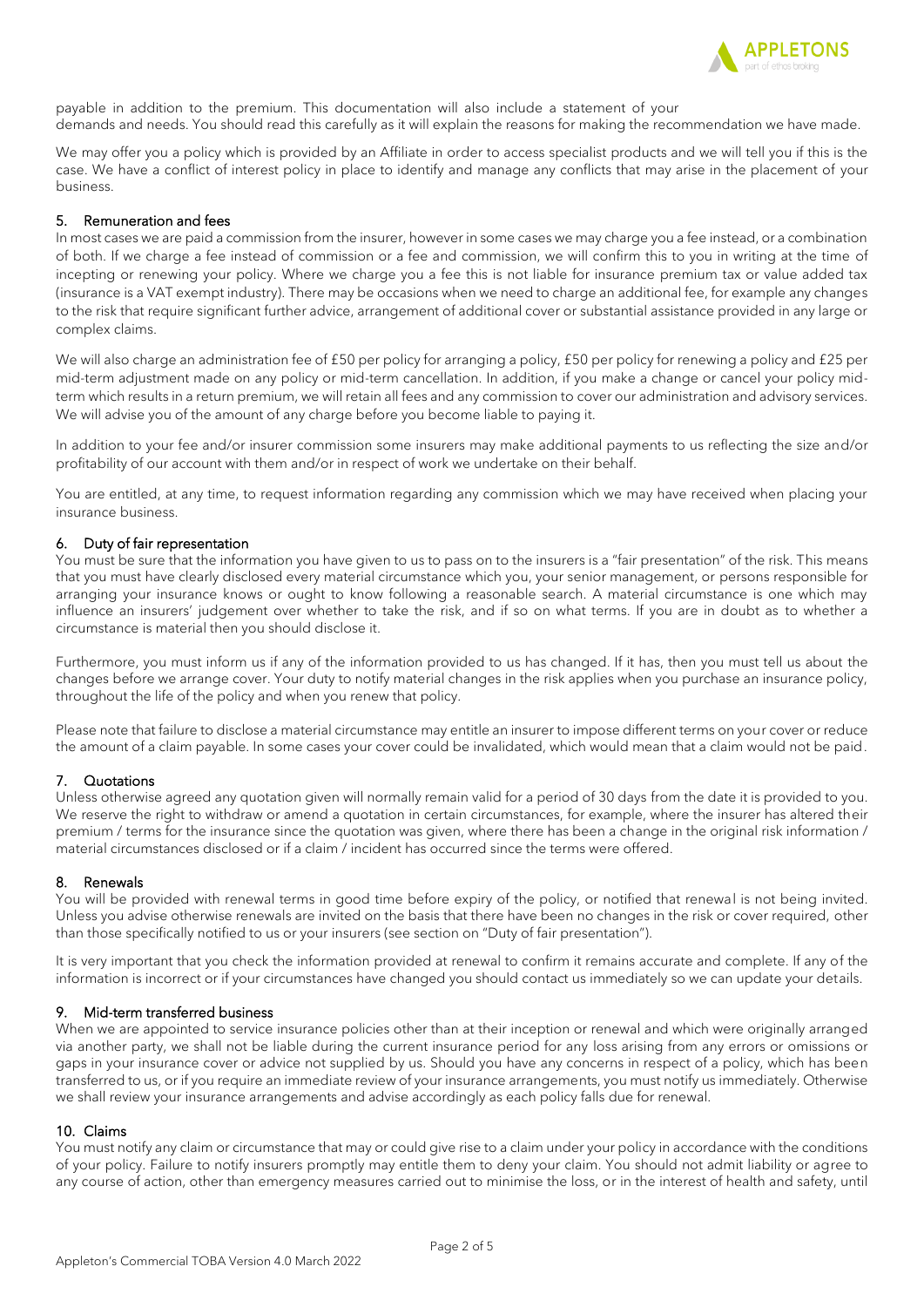

you have obtained agreement from your insurer. When you notify us of a claim you should provide us with details of all material facts concerning the claim.

Your policy documentation will describe in detail the procedures and conditions in connection with making a claim. Where appropriate, and as set out in your policy document, we will provide you with assistance in submitting a claim and in seeking to obtain reimbursement for you. We will transmit claims payments to you as soon as possible after they have been received on your behalf. However, in the event that an insurer becomes insolvent or delays making settlement of a claim, we do not accept liability for any unpaid amounts. Where we act for the insurer in relation to a claim we will advise you of this when you notify us of the claim.

# 11. Cancellation clause

Your insurance contract may include a cancellation clause giving you the right to cancel your policy. If you decide to cancel your policy in accordance with any timeframes stipulated in your policy, and subject to not having made or intimated a claim, you may be entitled to a refund of premium paid. Please note our commission and, where appropriate fees, are fully earned from the date the policy commences and will not be refundable. If you fail to pay your premium to us by the due date, we reserve the right to instruct insurers to cancel your policy.

# 12. Product documentation

You should review the policy documents carefully to ensure they accurately reflect the cover, conditions, limits and other terms that you require. Particular attention should be paid to policy conditions and warranties as failure to comply with these could invalidate your policy. Claims can arise, under certain types of insurance contract, long after the expiry of the policy. It is therefore important that you retain and keep safely all documents associated with your policy.

### 13. Premium

Once your contract of insurance has been concluded, we will send you an invoice (also referred to as a debit note). You must pay the premium due in accordance with payment dates specified in the invoice. Failure to meet the payment date may lead insurers to cancel your policy. No payment shall be deemed to have been received until we have received cleared funds. Where insurers have specified that the premium must be received by a certain date, failure to comply can result in automatic termination of your insurance contract.

We shall be entitled (but not obliged) without providing notice to you to set off amounts due to us from you, against any amounts which we may receive on your behalf i.e. claims moneys, refunded premiums and other sums.

### 14. Premium finance

In arranging premium finance, we act as a credit broker to provide you with a premium finance facility which is designed solely for the purposes of facilitating a loan for repayment of insurance premiums. We will only provide you with information about this payment option on a non-advised basis from which you will need to make your own decision as to the suitability of this facility and whether you wish to proceed. Where we arrange premium finance on your behalf we are remunerated for our assistance in putting this financing in place. We can provide details of our remuneration on request.

When arranging premium finance your premium finance provider may undertake an enquiry with credit reference agencies who will add details of the search and the application to their record about you, whether or not the application proceeds. Further details will be provided when an application for finance is made. Insurers own credit facilities may also be available if appropriate.

Where you pay your premium by instalments and use a premium finance provider, if any direct debit or other payment due in respect of the credit agreement you enter into to pay insurance premiums is not met when presented for payment or if you end the credit agreement we will be informed of such events by your premium finance provider. If you do not make other arrangements with us or your premium finance provider to pay the insurance premiums you acknowledge and agree that we may, at any time after being so informed, instruct on your behalf the relevant insurer to cancel the insurance (or, if this occurs shortly after the start or renewal of the insurance, to notify the insurer that the policy has not been taken up) and to collect any refund of premiums which may be made by the insurer. If any money is owed to a premium finance provider under your credit agreement or if they have debited us with the amount outstanding we will use any refund received to offset our costs and you will be responsible for paying any remaining time on risk charge and putting in place any alternative insurance and / or payment agreements you need. You also agree that we may hold to the order of the premium finance provider any claims monies due to you in the event that you are in default of your credit agreement.

# 15. Client money

Client money is money that we receive and hold on behalf of our clients during the course of our dealings such as premium payments, premium refunds and claim payments. This money will be held either as agent of the insurer or agent of the client, determined by the agreement we have in place with each insurer. Where money is held as agent of the insurer, this means that when we have received your cleared premium, it is deemed to have been paid to the insurer. We pay ourselves commission upon receipt of your cleared premium which may be prior to payment of the premium to the insurer.

The FCA requires us to hold all client monies, including yours, in a trust account, the purpose of which is to protect you in the event of our financial failure since, in such circumstances; our general creditors would not be able to make claims on client money as it will not form part of our assets. We hold all client monies with one or more approved banks, as defined by the FCA, in a Non-Statutory Trust bank account in accordance with the FCA client money rules. Under these arrangements, we assume responsibility for such monies and are permitted to, and may: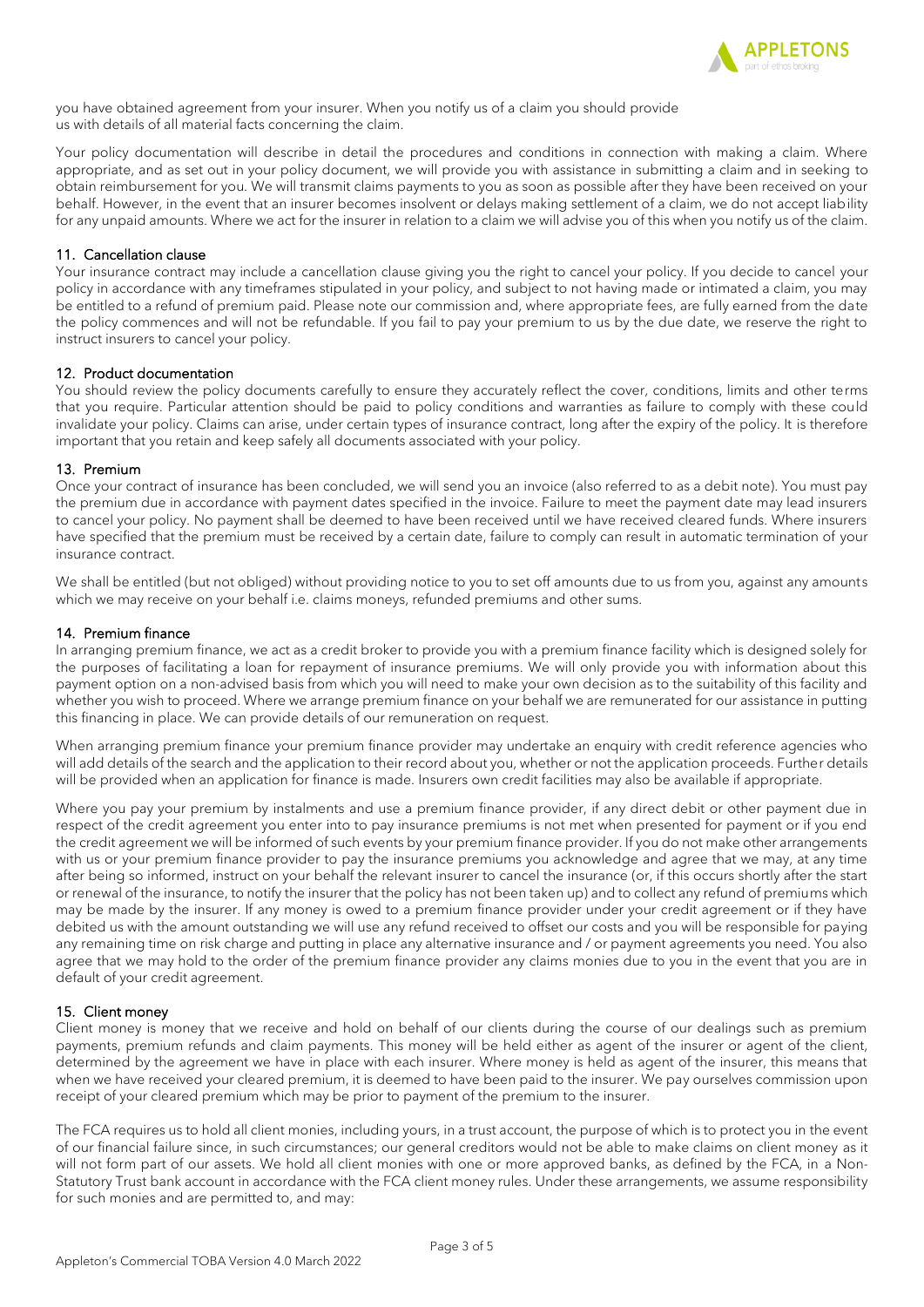

- Use such monies received on behalf of one customer to pay another customer's premium, before the premium is received from that other customer.
- For the purpose of effecting a transaction on your behalf, pass your money to another intermediary, including those resident outside the UK who would therefore be subject to different legal and regulatory regimes. In the event of a failure of the intermediary, this money may be treated in a different manner from that which would apply if the money were held by an intermediary in the UK. Please inform us if you do not agree to this.
- Retain for our own use, any interest earned on client money.

Unless we receive your written instruction to the contrary, we shall treat receipt of payment from you and of any claim payment and/or refund of premium which fall due to you, as being with your informed consent to the payment of those monies into our Non Statutory Trust bank account.

Without affecting our fiduciary duty to you we are entitled to transfer client monies to an identical bank account held in the name of any Affiliate for so long as such company remains an Affiliate.

### 16. Insurer security

Whilst we make every effort to place your insurances with insurers that are financially sound we do not guarantee or otherwise warrant the solvency of any insurer we place your insurances with. If you have any concerns regarding any insurer chosen to meet your insurance requirements you should inform us as soon as possible and we will discuss them with you. A liability for the premium, whether in full or pro rata, may arise under policies where a participating insurer becomes insolvent.

# 17. Termination of this TOBA

You or we may terminate our authority to act on your behalf by providing at least 14 days' notice in writing (or such other period we agree). Termination is without prejudice to any transactions already initiated by you, which will be completed according to this TOBA unless we agree otherwise in writing. You will remain liable to pay for any transactions or adjustments effective prior to termination and we shall be entitled to retain any and all commission and/or fees payable in relation to insurance cover placed by us prior to the date of written termination of our authority to act on your behalf.

### 18. Complaints

In the event that you are unhappy with the service we have provided to you and you wish to make a complaint, please contact us in writing at: Simon Leech, Appleton's, Suite 5, Hilton House, Corporation Street, Rugby, Warwickshire, CV21 2DN or by telephone at: 01788 711 701 or email at[: simon.leech@appletonsinsurance.co.uk.](mailto:simon.leech@appletonsinsurance.co.uk) Should you remain dissatisfied with our handling of your complaint, or its outcome, you may be eligible to take your complaint direct to the Financial Ombudsman Service who can be contacted on 0800 023 4567 (website[: www.financial-ombudsman.org.uk\)](http://www.financial-ombudsman.org.uk/).

# 19. Compensation

We are covered by the Financial Services Compensation Scheme ("FSCS"), which deals with claims against FCA regulated firms that are insolvent or are no longer trading. You may be entitled, therefore, to compensation from the FSCS if we are unable to pay a valid claim made against us. This depends on the type of service we have provided you with, the type of insurance we have placed on your behalf and the circumstances of the claim. Full details and further information on the scheme are available from the FSCS (website: [www.fscs.org.uk\)](http://www.fscs.org.uk/).

# 20. Confidentiality

Information provided by you may be held, processed, disclosed and used by ourselves, our professional advisers and any associated companies in servicing our relationship with you. Unless you notify us otherwise, you agree to the storage, use and disclosure of such information. All the activities that we undertake on your behalf, as described in this agreement, are provided for your exclusive use. All recommendations, proposals, reports and other information supplied to you in connection with these services are for your sole use and you agree not to make this information available to any third party without our express written permission. We reserve the right to take action to protect proprietary information.

# 21. General Data Protection Regulations

We will process your data responsibly, fairly and in strict accordance with the General Data Protection Regulations (GDPR) effective May 2018. These regulations replace the Data Protection Act 1998 ("DPA") and require wider disclosure of compliance than the previous DPA, including (but not limited to):

- Our lawful purpose of processing;
- The information we collect, and how we use and share that information;
- How long we keep information, including the purposes (e.g. administer your policy);
- The technical and organisational measures we have in place to safeguard your information;
- Your rights as an individual data subject; and
- Our approach to marketing

As with many organisations, and to ensure clients can easily access details on the areas listed above, we have developed a separate Privacy Notice. This can be found on our website at [www.appletonsinsurance.co.uk/privacy](http://www.appletonsinsurance.co.uk/privacy) alternatively you can obtain a copy by writing to us.